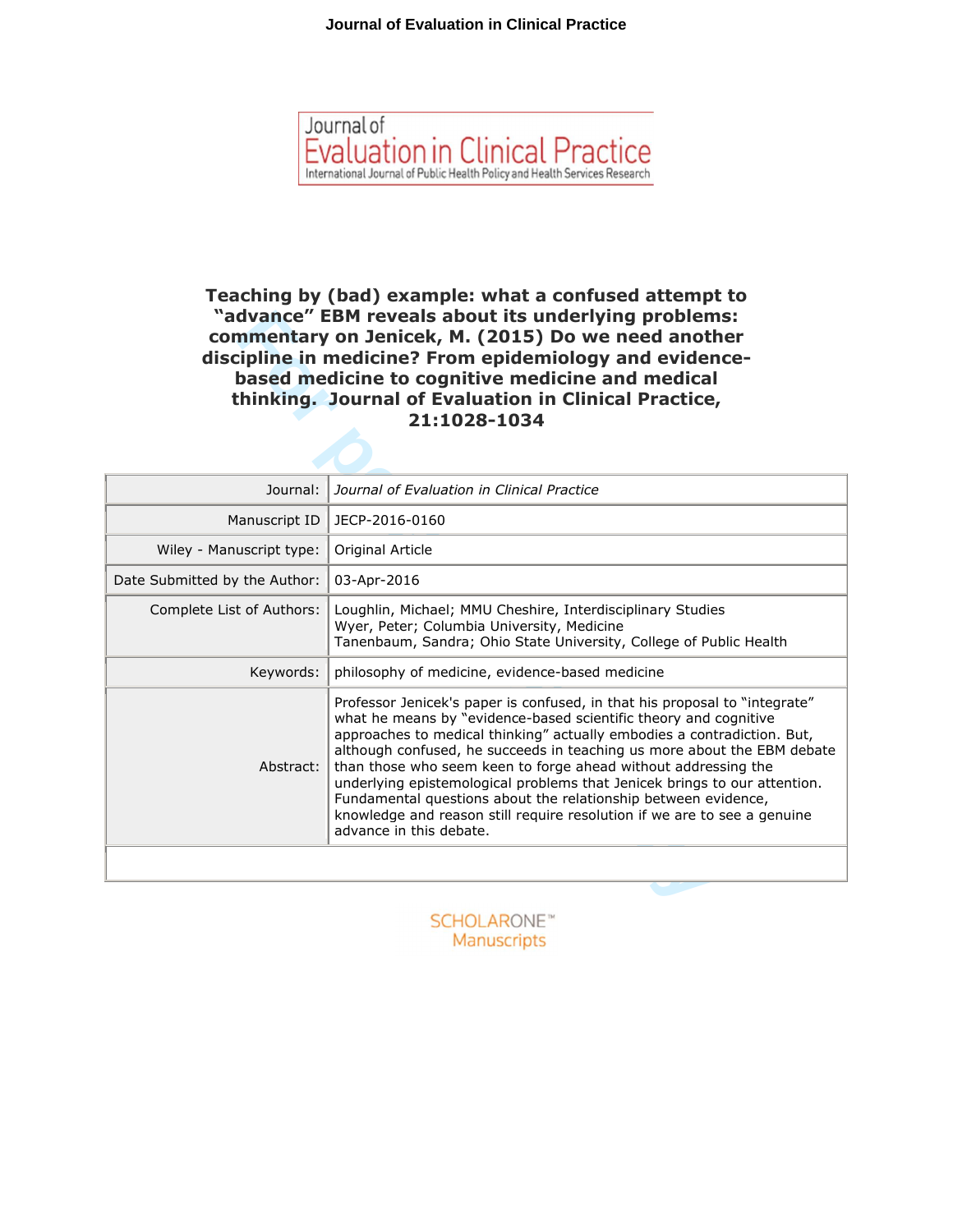# **Introductory remarks: on being smart enough to feel confused**

hat there was something not only deeply confusing but also fundame<br>
there is a need for extreme caution when reacting in this way, espect<br>
and well published contributor to a most serious debate. One needs<br>
ie work express A philosophy student developing an inquiry into the field of "bad arguments" would face two immediate and underlying puzzles: Firstly, why is the field so large, and secondly, why are so many very well qualified academics amongst its contributors?<sup>1</sup> Our intuition on reading Professor Jenicek's article in the recent EBM thematic edition of the Journal of Evaluation in Clinical Practice (hereafter referred to as "EBM-Cog") was that there was something not only deeply confusing but also fundamentally confused about it. Of course there is a need for extreme caution when reacting in this way, especially to the work of a well qualified and well published contributor to a most serious debate. One needs to consider the possibility that the work expresses some insight that one has just failed to grasp, despite one's best efforts. So it is worth stressing that what follows is simply our best attempt to make sense of Jenicek's piece in the context of the broader debate to which he contributes, and to use it to identify and explore what we regard as a fundamental problem for that debate. Should it turn out that we have just missed the author's key point, we invite him to explain the point we have missed in language we can understand.

Given that much of Jenicek's prior work has had to do with how to construct scientific arguments, many readers may, like us, react to EBM-Cog by wondering: "what is this about?" Quite often such a question expresses not anti-intellectualism or a failure to grasp a set of complex claims, but rather the exercise of critical faculties generating the sense "that a conclusion does not follow, that a line of argument someone has presented to us is either incomplete or just plain spurious".<sup>2</sup> Sometimes understanding the nature of the problem will require examining fundamental assumptions that we bring with us to the debate – for instance, assumptions about the nature of knowledge, evidence and reasoning and the relationships between them. In that case, whether we use the term or not, in our critical questioning we are doing *philosophy*.<sup>1,2</sup> On this point, we suspect that Jenicek would agree with us, though we find that a philosophical analysis of his own assumptions suggests that the confusing nature of his paper is not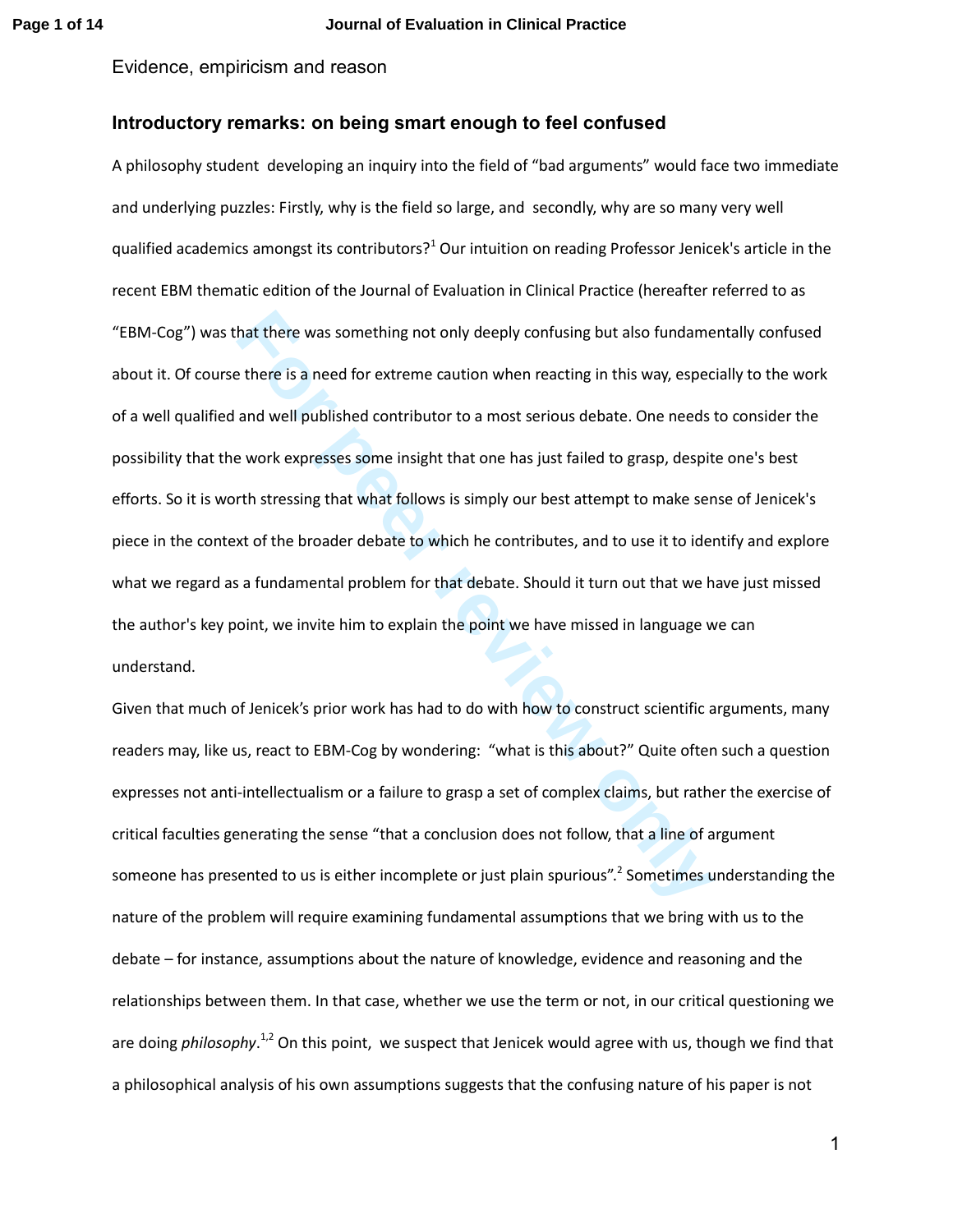simply the result of the difficulty of the subject matter, nor is it merely the product of the terminological overload that characterises his work. Rather, at the core of his thesis is a contradiction. He is committed to incompatible claims about medical knowledge and clinical reasoning.

or is addressing. There is a method of argument in logic called *reducti*<br>
tuth of a particular thesis we find we are committed to a contradiction<br>
sis may seem, it must be false. Jenicek is one author amongst many n<br>
prob What makes EBM-Cog interesting is what it tells us about the broader debate and the fundamental problem the author is addressing. There is a method of argument in logic called *reductio ad absurdum*: if by asserting the truth of a particular thesis we find we are committed to a contradiction then, however plausible that thesis may seem, it must be false. Jenicek is one author amongst many making serious efforts to resolve problems for Evidence-based Medicine (EBM). In answer to the question in our opening paragraph, arguments can sometimes be bad ones despite being well informed and well thought through. This is because all arguments take place in the context of an intellectual history that is not complete.<sup>3,4</sup> If our best efforts to defend a dominant intellectual starting point lead us to contradiction and confusion, or some other manner of practical and/or intellectual 'crisis'<sup>5</sup> then it may be time not to expand or develop the existing 'paradigm'<sup>6</sup> but to revise our thinking in a more fundamental way. Jenicek deserves credit for identifying a deficit in EBM and attempting to supplement its conception of "scientific" medicine with alternative "cognitive approaches".<sup>5</sup> We will argue that the failure of these identified "approaches" to "interconnect" requires us to give more explicit attention to the underlying epistemological assumptions that frame the EBM debate. While we think he fails to solve the problem he identifies, that failure can, in itself, teach us something about its fundamental nature. There are times when proposing a confused solution to a problem is a better way to move a debate forward than simply insisting that there is nothing to feel confused about.

### **Jenicek and EBM**

For over a decade, Milos Jenicek has offered himself as a 'voice of reason' in relationship to EBM. Specifically, he has published books and articles asserting the need to integrate principles of logic and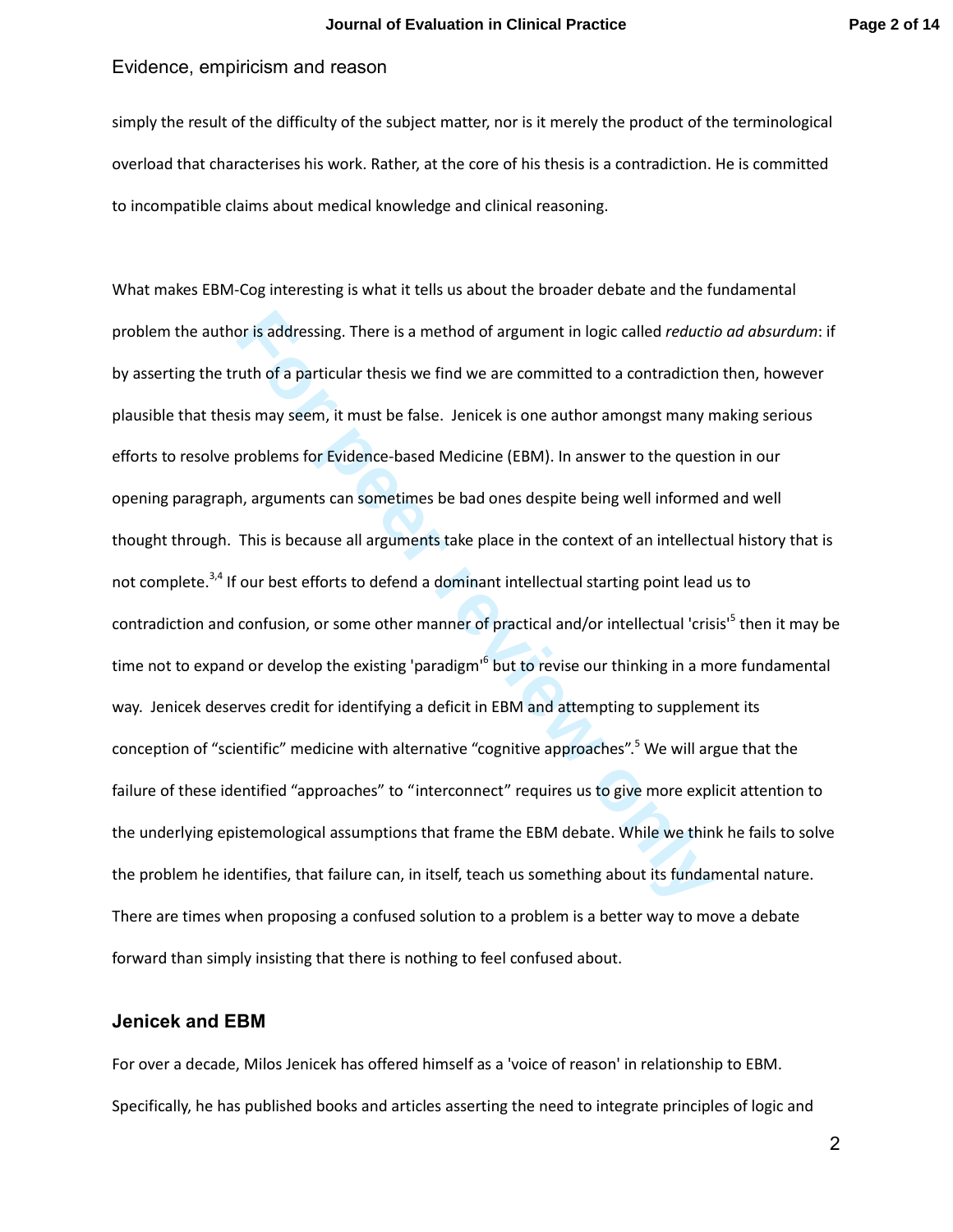#### **Page 3 of 14 Journal of Evaluation in Clinical Practice**

## Evidence, empiricism and reason

clinical reasoning into the fabric of EBM for the latter's goals and aspirations to be realized.<sup>7-10</sup> EBM-Cog goes a step further, calling for the development of a new healthcare related cognitive science to bridge the gap between medical science and clinical practice. EBM-Cog proposes that such a science should pertain to the care of individual patients, to community medicine and to public health. Jenicek aims to draw the building blocks of his proposed new science from EBM, epidemiology, biostatistics, medical specialties, and health management, as well as from philosophy and the humanities. He refers to developments and progress in these and other spheres but does not elaborate what he means by them. In many cases his references are limited to self-citations. The references to "developments in the arts and humanities", although particularly vague, suggest an awareness of the need to add a phenomenological dimension to the integration and emergent cognitive "discipline" that he seeks.

ealth management, as well as from philosophy and the humanities. He<br>progress in these and other spheres but does not elaborate what he<br>references are limited to self-citations. The references to "developme<br>ugh particularly To his credit, and in contrast to some recent literature, $11$  Jenicek stops short of attempting to expand the meaning of EBM per se to encompass the other disciplines at play in his vision. Jenicek's call is nonetheless salient to contemporary issues surrounding EBM. EBM has for years espoused the integration of domains other than the results of clinical research into decision making, namely patient values and priorities, available resource issues, and clinical circumstances.<sup>12,13</sup> However, it has never provided practical guidance as to how such integration is to be achieved.<sup>11</sup> Calls for the integration of the research literacy offered by EBM with humanism in healthcare and person-centered care have largely emanated from other sources.<sup>14-17</sup> Jenicek's previous critical reviews suggest that EBM's epidemiological approach to evidence and decision making needs to be supplemented by attention to principles of logic and inference,<sup>7</sup> and furthermore that EBM needs to acknowledge literature that is broadly critical of it and its precepts.<sup>18</sup>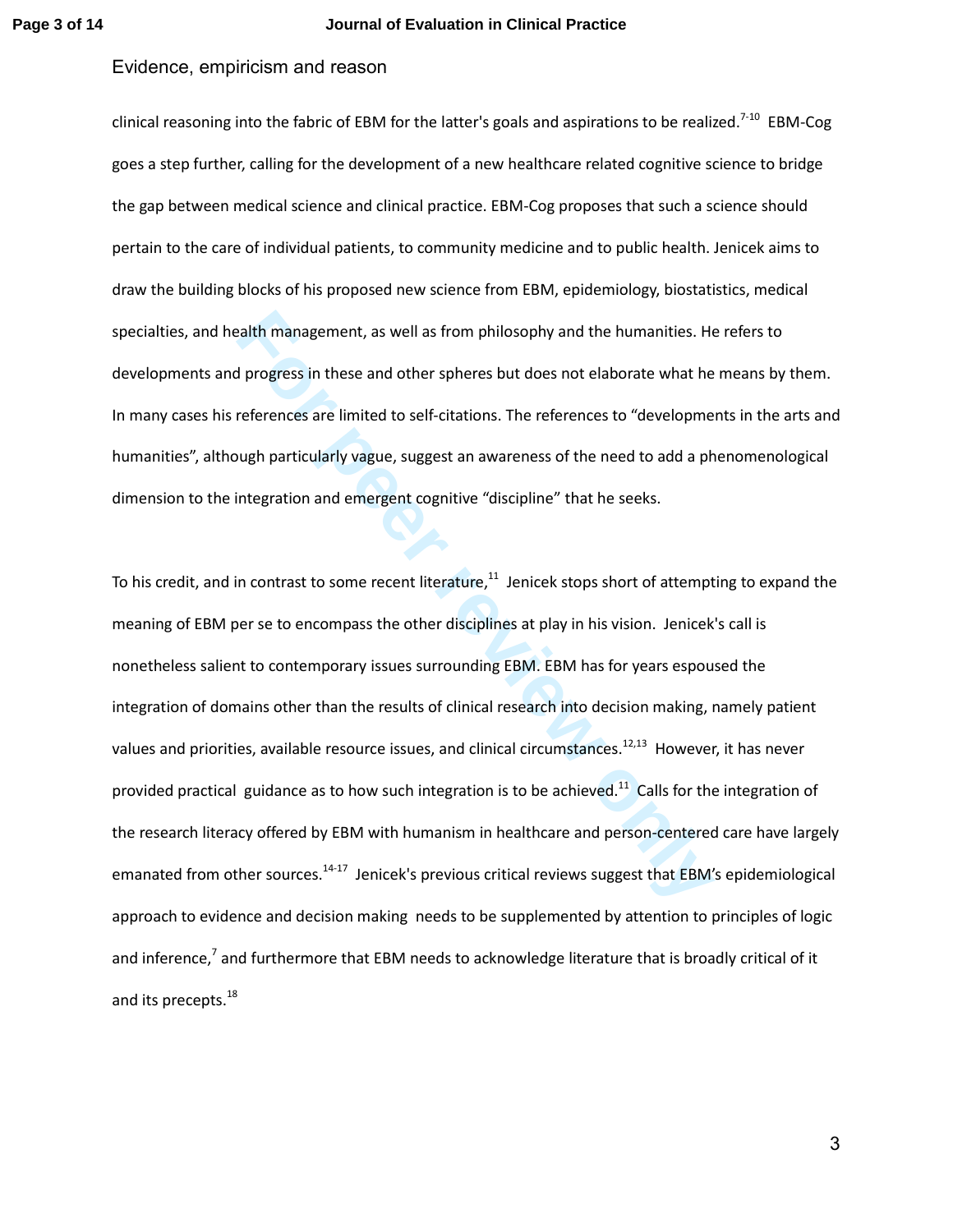# **The Nature of the Argument**

What, in fact, is Jenicek seeking? His call is richly infused with what seems at times like an avalanche of arcane philosophical terms, including "iatrosophy", which strains the ability of even standard dictionaries to decipher, but which apparently is intended to mean the study of thinking related to medical examination and treatment. Our discussion therefore reflects interpretation, or translation, of the gist of the proposal embedded in EBM-Cog.

edded in EBM-Cog.<br>
Ing two figures, Jenicek unfolds a description of a process that may be<br>
ummarized for purposes of comparison to the standard EBM formula<br>
For earn as interpolating two additional steps (numbers 1 and 5 In his text and using two figures, Jenicek unfolds a description of a process that may be simplified, abbreviated and summarized for purposes of comparison to the standard EBM formula (**Table**). Jenicek's description can be seen as interpolating two additional steps (numbers 1 and 5 of the **Table** ) into the standard EBM formula for clinical problem solving, a formula that can be summarized as "ask, acquire, appraise, apply".<sup>19</sup> The EBM prescription for problem solving conforms closely to the standard formula for "information literacy" that dates from 1980s visions of the information age.<sup>20</sup> EBM, in the process of moving from clinician empowerment via passive skepticism to a more dynamic literacy movement, $11$ adapted the information literacy model to the practice of medicine.<sup>21</sup> Insofar as this formula is strictly adhered to, EBM regards the information needs encountered by clinicians in the course of evaluating and treating patients to be self-evident and inherently related to research designs.<sup>22</sup> A related shortcoming of EBM has been observed to carry over into medical education, starting at the undergraduate level. Maggio et al<sup>23</sup> reviewed published reports of EBM related educational interventions for medical undergraduates and found that only one in five included attention to the process of identifying information needs, i.e. step 1 in the **Table**. The others took the process as self-evident for the purposes of their structured curricular approaches. In the later stages of the problem solving cycle, the EBM literature considers the integration with other knowledge domains of information gleaned from review of published research to be entrustable to a process with which EBM need not be concerned. The EBM literature does not go beyond superficial acknowledgement of the relevance to that process of clinical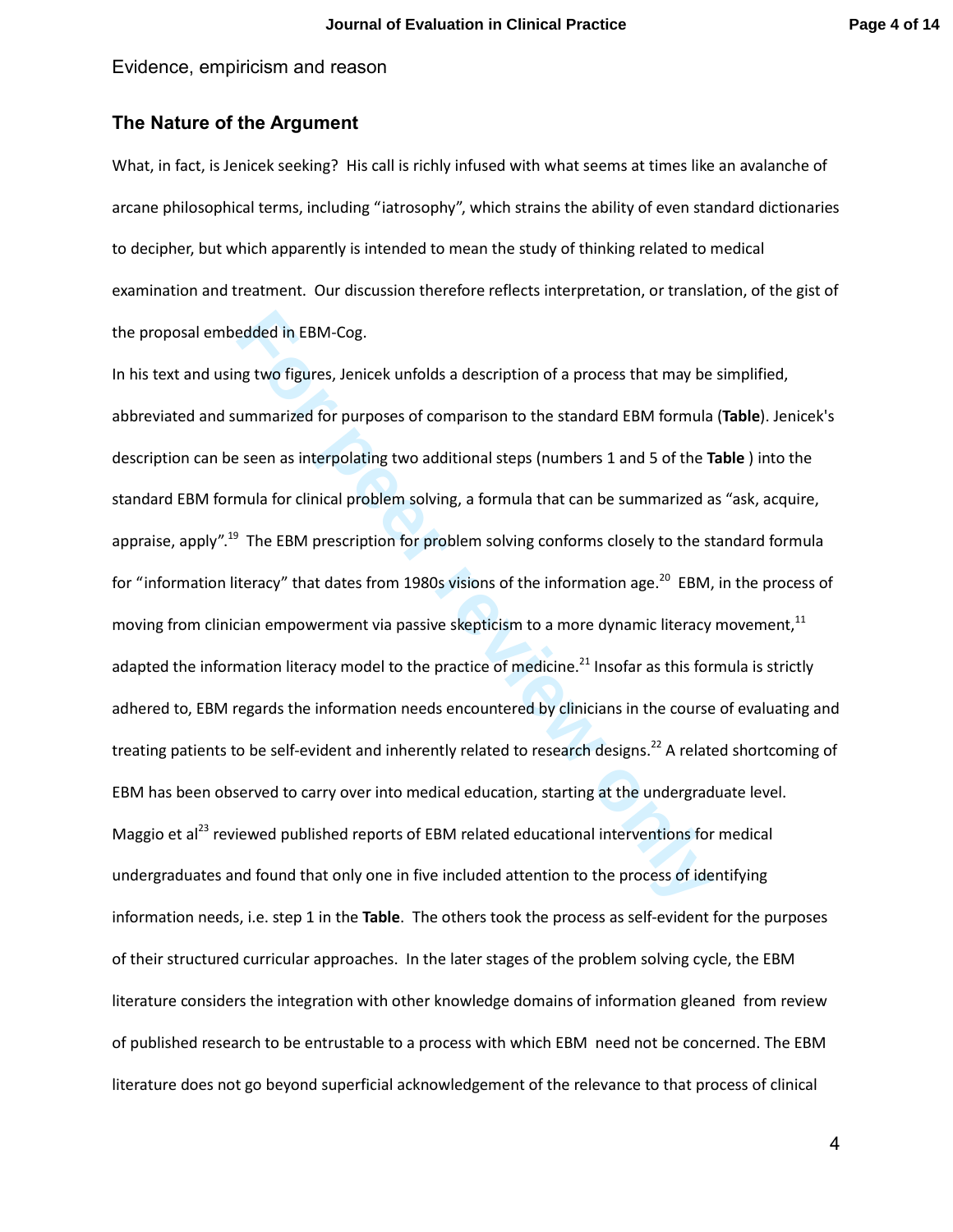and social context as well as patient values and preferences.<sup>12,24-29</sup> In other words, step 5 of Jenicek's schema, as simplified in our **Table,** is omitted. It is here that his quest seems most importantly to come to bear.

#### **Jenicek's solution to EBM's problem**

tellectual history helps to explain why EBM literature typically omits J<br>hat EBM's intellectual heritage is 'positivist' in nature.<sup>24-29</sup> and, while i<br>ially contested by EBM advocates, <sup>30</sup> EBM's consistent association wi Familiarity with intellectual history helps to explain why EBM literature typically omits Jenicek's step 5. It has been argued that EBM's intellectual heritage is 'positivist' in nature,<sup>24-29</sup> and, while this claim has been at least partially contested by EBM advocates, <sup>30</sup> EBM's consistent association with a conception of clinical reasoning which places research evidence at the top of a generic epistemic hierarchy (where famously mechanistic reasoning/'pathophysiologic rationale' and clinical judgment sit somewhere below) strongly suggests a link between the core ideas espoused by EBM authors and conceptions of causal reasoning developed by empiricist philosophy. The positivists' model of reasoning is typically characterised as 'deductivist' because it effectively equates rational argument – the presentation of good reasons to believe a conclusion - with logical validity. A deductively valid argument is one in which the conclusion follows logically from the premises presented, meaning that to deny the conclusion while asserting the truth of the premises is to be guilty of a formal contradiction. Deduction as a logical process cannot generate knowledge, because a deductively valid argument simply makes explicit a conclusion already 'contained' within the premises. And the great positivist thinkers<sup>31-33</sup> are clear that it is the process of observation, the acquisition of empirical data, that generates the knowledge reported by true premises. Thus all knowledge (including any knowledge expressed in highly abstract, theoretical statements) is ultimately based on, or 'comes from', empirical evidence. As the great empiricist philosophers (most notably Locke<sup>34</sup> and Hume<sup>35</sup>) argued, 'reason' is not the source of knowledge. The positivists (or 'logical empiricists') add to this a focus on meaning, asserting that theories are simply ways of organising data, and that their meaningfulness, even in the most complex scientific theories, is entirely a matter of their function in arranging large amounts of empirical information. Ultimately, by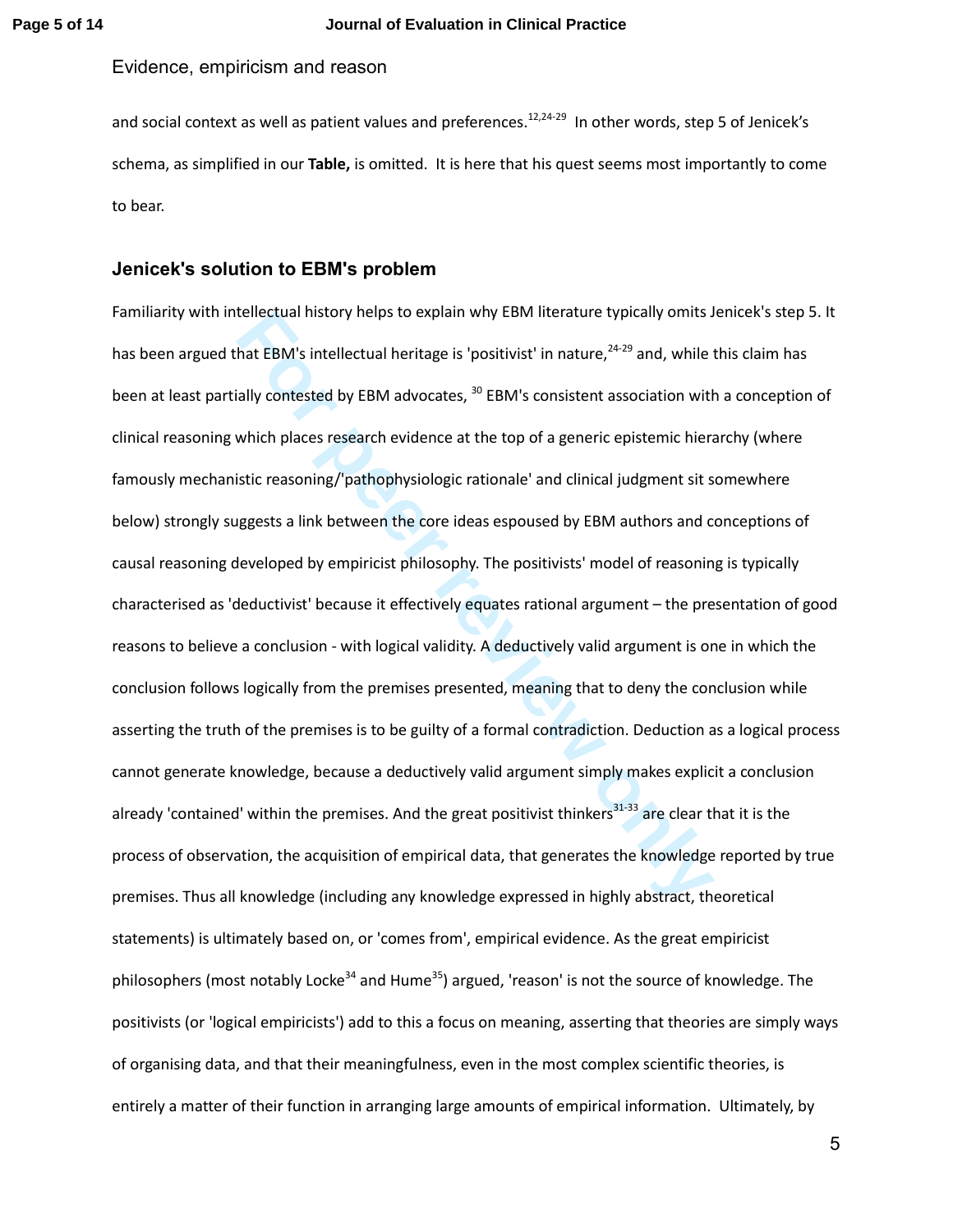this view, the adequacy of any theory depends entirely on its ability to describe and predict the empirical data that will serve either to verify, confirm or falsify the theory.

**Example 12** connections other than identifying large-scale correlations of<br>tic empirical science is the best way to gather and describe large amo<br>plines devoted to the study of reasoning (most notably philosophy) mi<br>der-l Hume famously argued that necessity is not a feature of experience and that experience simply reveals 'constant conjunctions' of observed facts.<sup>35</sup> This idea provides the basis of the claim that there can be no way of establishing causal connections other than identifying large-scale correlations of data. As Locke observed, systematic empirical science is the best way to gather and describe large amounts of data, such that all disciplines devoted to the study of reasoning (most notably philosophy) must regard themselves as 'under-labourers' to the empirical sciences.<sup>34</sup> Thus positivism bolstered the view that only empirical data acquired in certain quite specific ways could provide 'objective evidence', giving rise to an intellectual culture in which judgment, personal experience and context-specific information were regarded with suspicion as 'subjective' factors, and even mechanistic reasoning was accorded a lower epistemic status than the gathering of information.<sup>2,3,36,37</sup>

Positivist assumptions are so deeply embedded within our contemporary 'common-sense' that they may strike some 'practically minded' authors as too obvious to require defense or even explicit articulation. <sup>2,37</sup> In fact, far from being sheer common sense or 'just plain obvious', this philosophical position has been subjected to extensive criticism, and the problems it creates for scientific practice have been well documented.<sup>4,38,39</sup> Rationalist thinkers have argued that an adequate account of many forms of scientific reasoning requires positing innate human capacities "not based on experience" to "generate hypotheses about what in general the world might possibly be like" and then to "reject those we see could not include ourselves and our experiences".<sup>4</sup> The debate has by no means been "settled" one way or the other, but few would now defend the strict empiricism of the logical positivists, precisely because it seems too restrictive to explain how many ordinary cases of reasoning are legitimate. $3,37$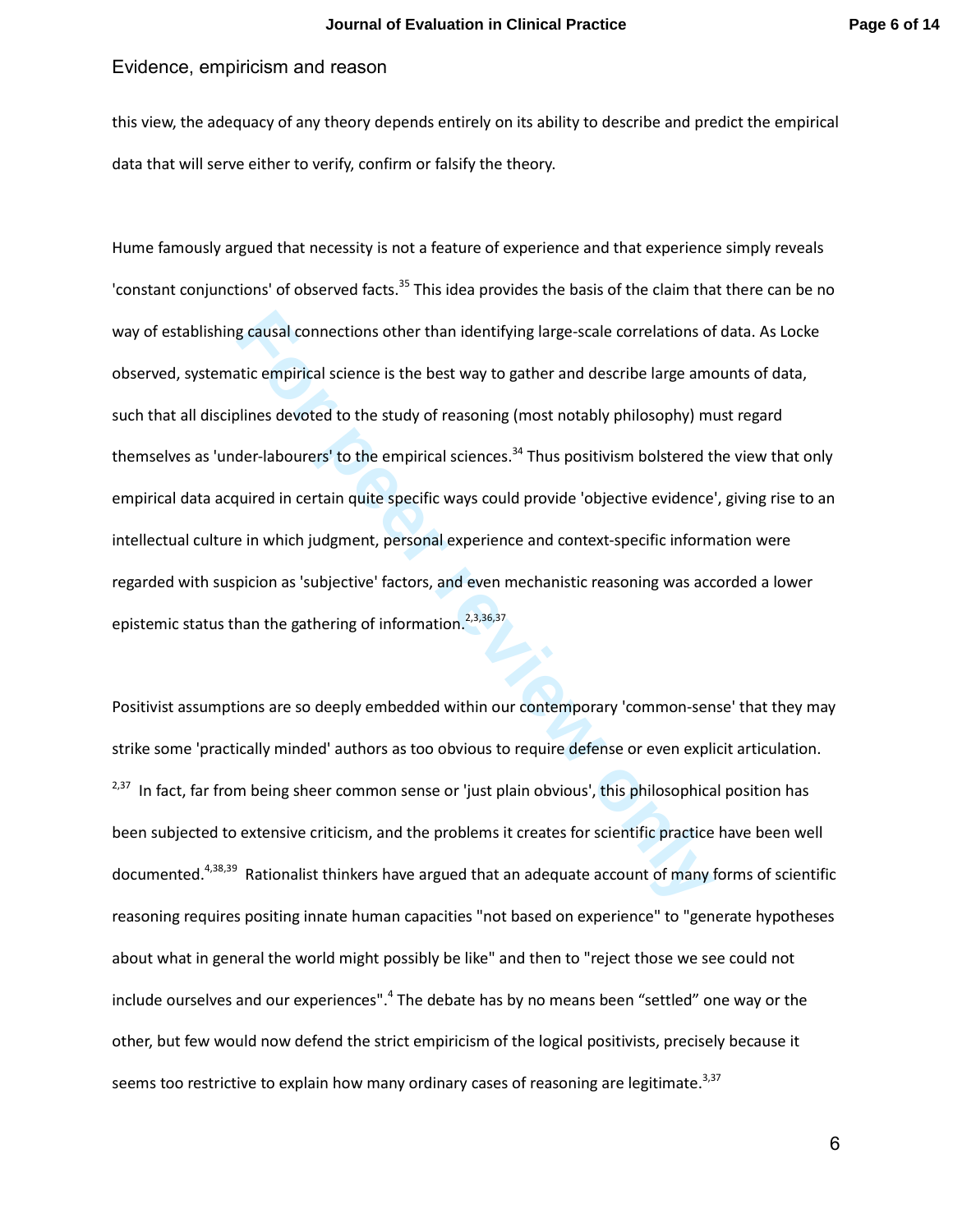That said, the influence of positivist ideas on the development of EBM seems clear – its privileging of research evidence over expert opinion, limited, personal, context-specific experience, intuition and mechanistic reasoning would seem to follow (strictly, deductively) from the conceptions of knowledge and reasoning developed in the empiricist tradition. The one clearly epistemological thesis associated with the various statements of EBM over the decades has been the idea of a "hierarchy of evidence".

Tonelli<sup>40</sup> argues that, in EBM, the results of empirical research function as 'the major premises' from which conclusions about particular cases are deduced. The problem, of course, (as numerous authors have noted over a number of years<sup>1</sup>) is that the process is invalid as no conclusion about any specific case follows deductively from general premises. Hence, despite all of the references in EBM literature to the need to 'integrate' other warrants for practical conclusions to bridge the logical gap, the process goes largely unexplained.<sup>40</sup>

tatements of EBM over the decades has been the idea of a "hierarchy<br>at, in EBM, the results of empirical research function as 'the major pre<br>about particular cases are deduced. The problem, of course, (as num<br>number of yea This seems to be Jenicek's point of entrance to the debate. He hopes to supplement EBM with 'gnostic processes' which, it seems, we should construe as forms of reasoning that go beyond the strict empiricist model of deductive validity. He characterises these 'gnostic or epistemological processes' as 'those processes that generate knowledge' and his whole point seems to be that you need much more than the Humean/positivist model of "observation plus deduction" to arrive at any substantive conclusions. If the 'gnostic process' is anything other than strict logical deduction (from premises derived from observation) and it does really 'generate knowledge', then that seems to imply some form of *rationalism* in epistemology. In short, he supplies a rationalist solution to the problem created by EBM's empiricism. Step 5 of his proposed "new medical cognitive science" simply inserts a conception of reasoning that is logically incompatible with empiricism into a process whose basis and legitimacy derives from empiricism. This perhaps explains why standard EBM literature has tended to omit this step.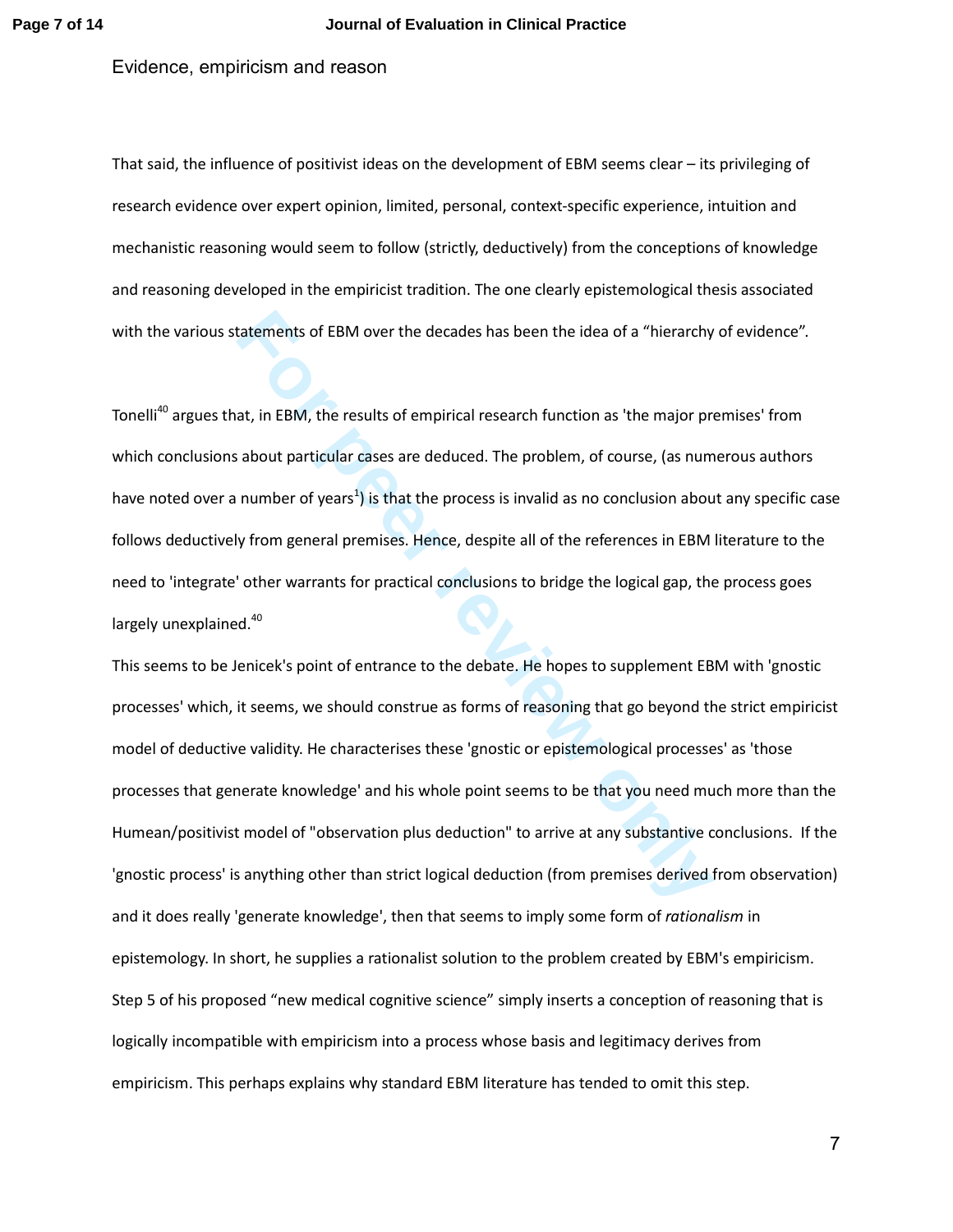Quite apart from the difficulties in understanding the specific nature of this supposed solution, (for example, how precisely the forms of reasoning Jenicek proposes work, especially against the background of his own, deeply confused, approach to philosophical logic<sup>41,42</sup>), we have a problem with the idea of 'supplementing' one approach with another when the two seem logically incompatible. EBM-Cog is confusing not just because it adopts a general stylistic approach of 'why choose one familiar word when five unfamiliar ones will do just as well?' It is confusing because at its own 'base' there seems to be a fundamental confusion. If EBM's whole basis for privileging certain sorts of evidence over others is philosophically unfounded (i.e., if empiricism is the wrong philosophy, which it must be if Jenicek's implicit rationalism is tenable) then the correct thing to do is not to supplement this philosophy with something else but to reject it altogether.

**Fourth EBM's whole basis for privileging because at its own 'base' there susion. If EBM's whole basis for privileging certain sorts of evidence ov<br>founded (i.e., if empiricism is the wrong philosophy, which it must be<br>in** Jenicek's characterisation of clinical reasoning might be defended by claiming either that medicine is not a science, or that science is not the strict, empirical-deductive process described by the positivists. At points he seems to be saying both of these things. But either way, he no longer has a position that seems compatible with EBM. What we need is not a 'paradigm extension' but rather a new (or different) paradigm. Or even better, (dropping the unnecessary and inappropriate use of Kuhn's jargon, an intellectual pretension for which Jenicek cannot be held responsible as it has been part of the debate since 1992<sup>6</sup>), what we need is a different way of thinking about rationality and decision-making in clinical practice.

## **Conclusion: implications for "the EBM debate"**

For this commentary we have chosen to avoid dwelling on the many points of unclarity that make EBM-Cog a confusing read and to focus on an issue that may not immediately strike some readers as crucial, but whose significance cannot be over-stated in any serious analysis of the current EBM debate. That is, the question of *epistemic commitment*: a phrase we use here to indicate the underlying presuppositions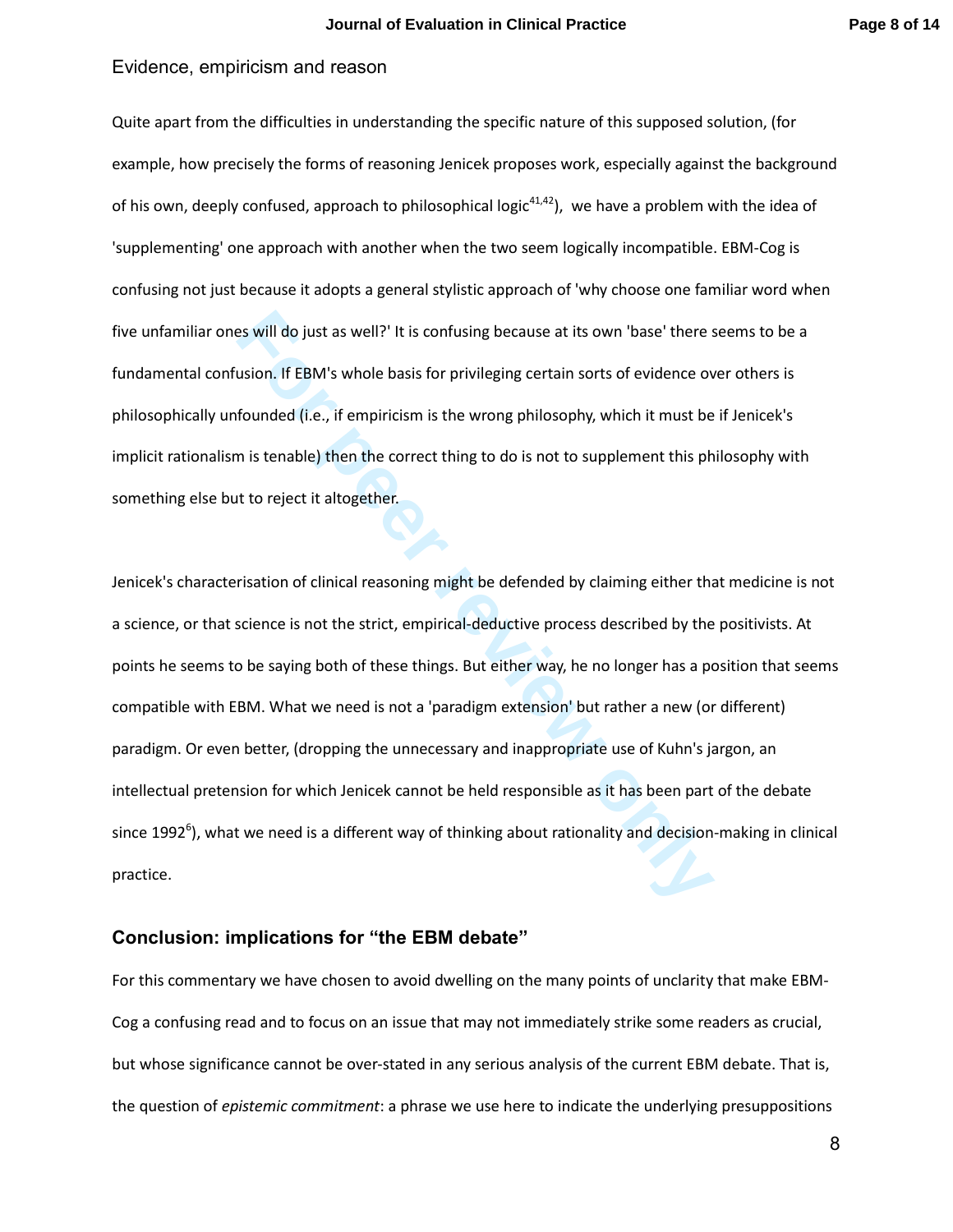#### **Page 9 of 14 Journal of Evaluation in Clinical Practice**

### Evidence, empiricism and reason

about the nature of knowledge to which contributors to a discussion commit themselves by the claims they make. At a time when influential authors are calling for the 'science' of EBM to be 'expanded' and for its underlying knowledge base to be 'supplemented'<sup>11</sup> it is crucial that we are clear on which assumptions about knowledge we are committed to if we accept certain claims. We therefore begin our conclusion by recapitulating our interpretation of EBM-Cog

**For the metallical standard and the EBM** literation and the different and thomeloge.<sup>1</sup> While the term can of course be used in many different have, from the outset, asserted the idea of a generic epistemic hieral m clini EBM has consistently been proposed not as a trivial or platitudinous claim, but as a substantive thesis concerning medical knowledge.<sup>1</sup> While the term can of course be used in many different ways, key defenders of EBM have, from the outset, asserted the idea of a generic epistemic hierarchy of evidence, with evidence from clinical research at the top and with the randomized trial constituting the only "real evidence" one can admit to support causal conclusions regarding effectiveness.<sup>43</sup> Other clinical research designs may be admitted, but only on the understanding that they are imperfect surrogates for randomized trial data. We have argued that if such a thesis is indeed entailed by what its defenders have called the EBM 'paradigm'<sup>6</sup> then it is thoroughly grounded in, and, logically committed to, empiricist epistemology.

In EBM-Cog, Jenicek proposes a "new medical cognitive science". The specific quest appears to be for a construct or model to enhance our understanding of what the EBM literature terms the movement from evidence to action (Table).<sup>44</sup> Whereas EBM has at times verged on a denial of the difference between evidence, defined as information from clinical research, and knowledge (as a consequence of its own epistemic commitment), Jenicek recognizes the need for a cognitive process going beyond the evidence *per se* for the latter to have meaningful impact on practice. While he refrains from explicit alignment with a philosophical school or tendency, we have argued that such a view commits him to some version of rationalism in epistemology. Indeed, EBM-Cog's concluding statement is: "Rational uses of medical evidence are as important as evidence itself". While there is nothing evidently absurd in such a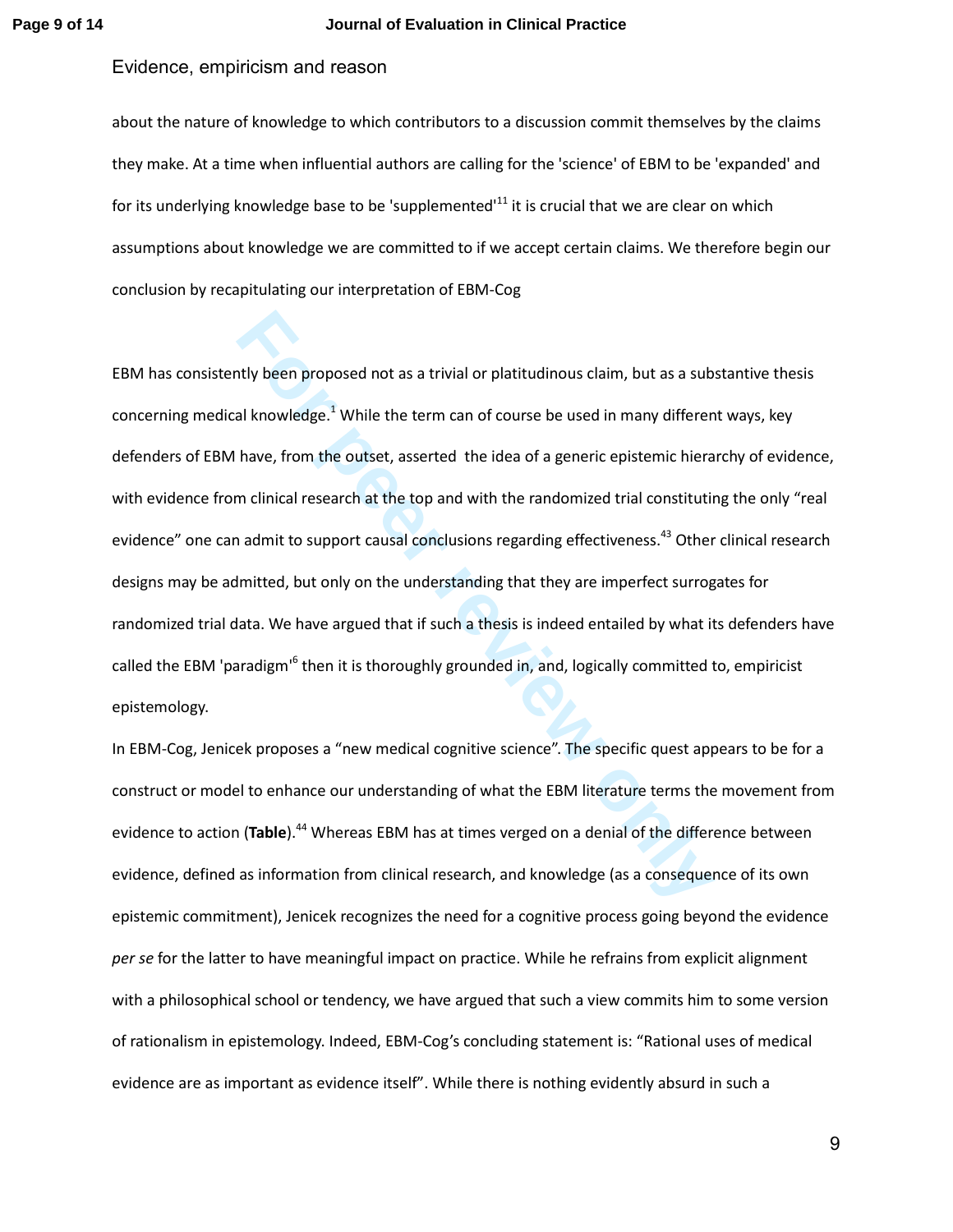commitment, it is clearly logically incompatible with a commitment to empiricism. It is hard to overstate the seriousness of the error in attempting to defend a position by 'supplementing' it with claims that are logically incompatible with its own underlying assumptions.

EBM-Cog, perhaps because of the confused natured of its argument, has provided us with a useful vehicle with which to explore the philosophical underpinnings of the longstanding EBM debate. Perhaps the most useful principle illustrated by our exploration is that, in the quest to remedy the ills and limitations of the EBM paradigm, a viable philosophical and epistemological framework is the essential starting point. Adding one non-viable framework, in this case Jenicek's version of rationalism, to another such framework (empiricism) can never adequately fix the latter.

The illustrated by our exploration is that, in the quest to remedy the indicated by our exploration is that, in the quest to remedy the BEM paradigm, a viable philosophical and epistemological framework<br>EEM paradigm, a via However, precedents pointing beyond the rationalist-empiricist dilemma exist within healthcare and we will identify a few potentially guiding examples. We resist prematurely plunging into a full scale attempt to define a path or formula for achievement of the mission proposed by Jenicek, or to identify a comprehensive list of ingredients. Indeed, a list of generic disciplines such as suggested in EBM-Cog, many of which are themselves populated by conflicting epistemologies and traditions, is premature. Only after defining a philosophically viable overall framework will it possible to harvest the fruits of empiricist methodologies in a fashion that maximizes their value.

Jenicek himself has at least flirted with bodies of work that suggest pathways beyond the rationalist/empiricist conundrum. One is the accumulating literature on 'dual process' theory, a construct that acknowledges that both intuitive and analytic modalities of cognition operate in the context of clinical practice, particularly diagnostic reasoning. EBM-Cog cites one source article on dual process theory without mention of its content. $^9$  The construct does not itself define an epistemology and is subject to reductionist interpretations.<sup>45</sup> However, by acknowledging tacit processes at play in medical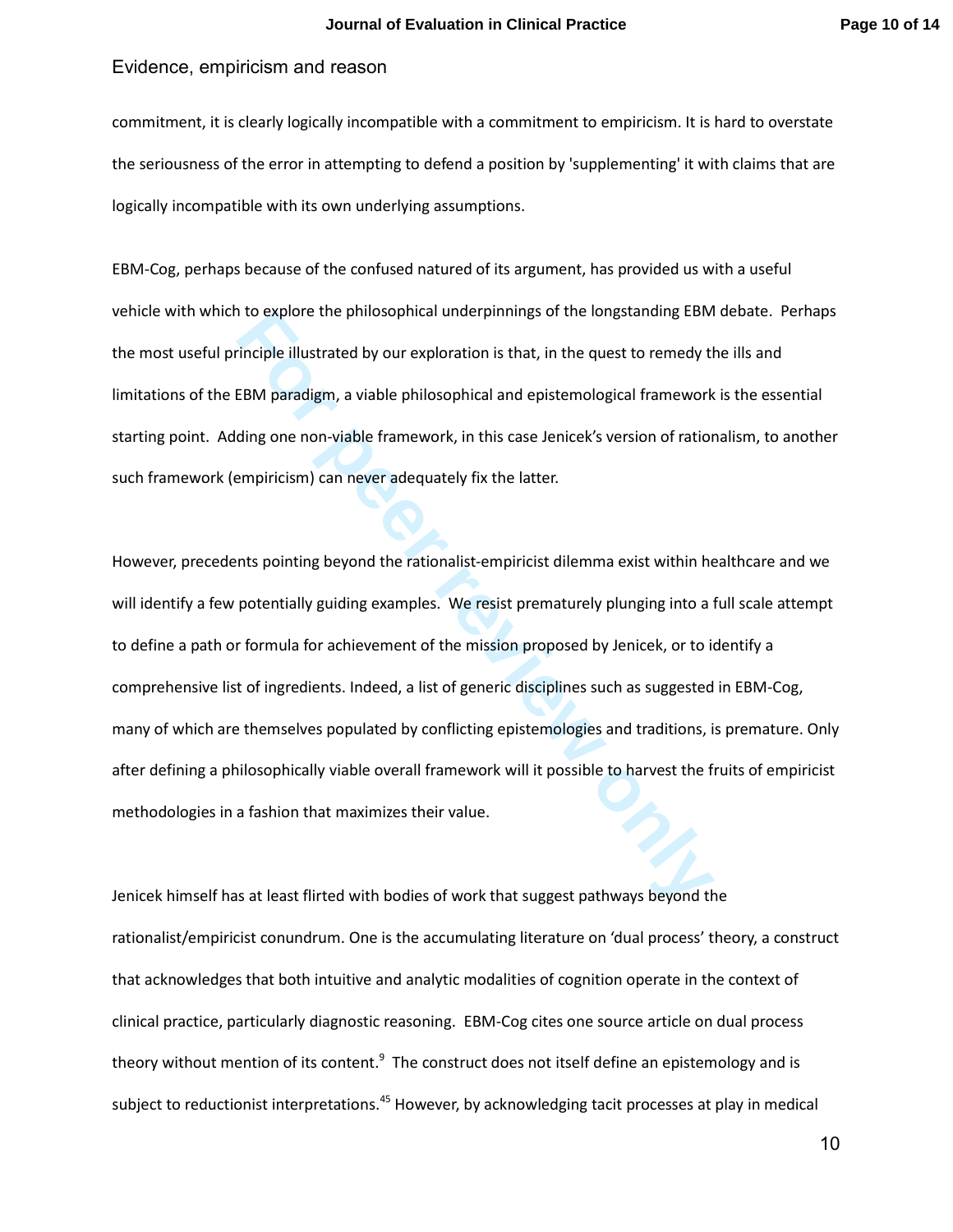<sup>7</sup> The latter is an excellent example of an approach framed with explication<br>eworks leading beyond the rationalist-empiricist dichotomy, particular<br>of Merleau-Ponty<sup>47</sup> and the writings of Polanyi.<sup>48</sup> Another source cite cognition, it is also consistent with more explicitly non-reductionist concepts. An example is the notion of reflective practice introduced by Donald Schon.<sup>46</sup> Schon rejected the notion of professional expertise as the perfection of the ability to apply fixed rules and principles to practical problem solving and emphasized the improvisational dimension (reflection in action) in tandem with analytical reflection (reflection on action). Schon's model of expertise informed the development of the relationship centered care construct.<sup>16,17</sup> The latter is an excellent example of an approach framed with explicit reference to philosophical frameworks leading beyond the rationalist-empiricist dichotomy, particularly the phenomenology of Merleau-Ponty  $47$  and the writings of Polanyi.<sup>48</sup> Another source cited but not explored by EBM-Cog is Montgomery's "How Doctors Think."<sup>49</sup> Montgomery's casuistic approach to clinical problem solving is based on a reduction of empiricist science as the foundational basis of clinical practice, but not as a crucial dimension of healthcare. These examples, while not providing the finished blueprint of medical cognition and reflection apparently sought by EBM-Cog, may nonetheless, at least preliminarily, point the way to such a thing by demonstrating that it one can be empirical without being an 'empiricist' and that it is possible to know without succumbing to rigid hierarchies of knowledge or of research designs such as those promulgated by EBM.

## References

- 1. Loughlin M. (2010) *Argument, Platitude, Caricature & Ridicule in the EBM Debate* [Talk delivered 13April 2010 at Manchester Metropolitan University, UK] Available at https://www.youtube.com/watch?v=KhI7P0gCneY . Accessed 1April 2016.
- 2. Loughlin M, Upshur REG, Goldenberg MJ, Bluhm R, Borgerson K. (2010) Philosophy, ethics, medicine and healthcare: the urgent need for critical practice. *Journal of Evaluation in Clinical Practice,*16,249-259.
- 3. Loughlin M, Lewith G, Falkenberg T. (2013) Science, Practice and Mythology: A Definition and Examination of the Implications of Scientism in Medicine. *Healthcare Analysis,* 21,130-145.
- 4. Nagel T. (1986) *The view from nowhere.* Oxford: Oxford University Press.
- 5. Greenhalgh T, Howick J, Maskrey N. (2014) Evidence Based Medicine Renaissance G. Evidence based medicine: a movement in crisis? *British Medical Journal,* 348 (g3725),1-7.
- 6. Evidence-Based Medicine Working Group. (1992 )Evidence-based medicine: A new approach to teaching the practice of medicine. *Journal of the American Medical Association,* 268, 2420-2425.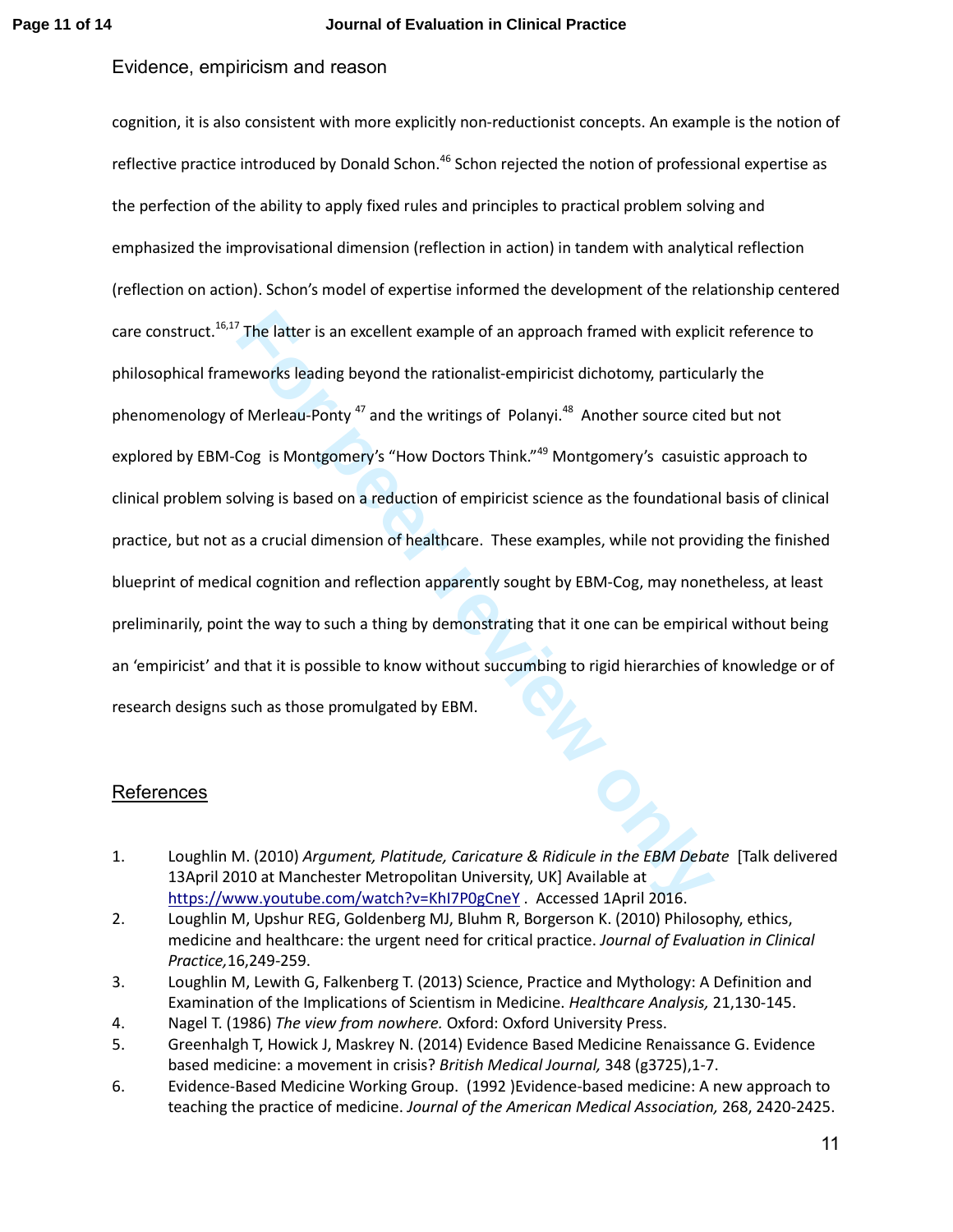- 7. Jenicek M. (2003) *Foundations of Evidence-Based Medicine.* New York: Parthenon Publishing Group.
- 8. Jenicek M. (2006) The hard art of soft science: Evidence-Based Medicine, Reasoned Medicine or both? *Journal of Evaluation in Clinical Practice,* 12, 410-419.
- 9. Jenicek M, Croskerry P, Hitchcock DL. (2011) Evidence and its uses in healthcare and research: The role of critical thinking. *Medical Science Monitor, 17,* RA12-RA17.
- 10. Jenicek M, Hitchcock DL. (2005) *Evidence-Based Practice: Logic and Critical Thinking in Medicinie.* USA: AMA Press.
- 11. Wyer P, Silva SA. (2015) 'All the King's horses . . .': the problematical fate of born-again evidencebased medicine: commentary on Greenhalgh, T., Snow, R., Ryan, S., Rees, S., and Salisbury, H. (2015) six 'biases' against patients and carers in evidence-based medicine. *BioMed Central Medicine*, 13,200. *Journal of Evaluation in Clinical Practice,* 21(6), E1-E10.
- 12. Haynes RB, Devereaux PJ, Guyatt GH. (2002) Physicians' and patients' choices in evidence based practice: Evidence does not make decisions, people do. *British Medical Journal,* 324(7350),1350.
- 13. Sackett DL, Rosenberg WM, Gray JA, Haynes RB, Richardson WS. (1996) Evidence based medicine: what it is and what it isn't. *British Medical Journal,* 312(7023),71-72.
- 14. Frankel RM, Inui TS. (2006) Re-Forming Relationships in Healthcare Papers from the Ninth Biennial Regenstrief Conference. *Journal of General Internal Medicine,* 21 (Suppl 1), S1-S2.
- 15. Miles A, Mezzich JE. (2011) The care of the patient and the soul of the clinic: person-centered medicine as an emergent model of modern clinical practice. *International Journal of Person Centered Medicine,* 1, 207-222.
- 16. Tresolini C, Pew-Fetzer Task Force. (1994) *Health Professions Education and Relationship-Centered Care.* Pew Health Professions Commission. Available at *rccswmi.org/uploads/PewFetzerRCCreport.pdf* Accessed 1April2016
- dichie: Commentary on Greenhaugh, 1, Show, R., New, R., New, S., J. and Succe-based medicine. *Biology* Spainst patients and carers in evidence-based medicine. *Biology* Spainst PH, Guyatt GH. (2002) Physicians' and patien 17. Wyer PC, Silva SA, Post SG, Quinlan P. (2014) Relationship-centred care: antidote, guidepost or blind alley? The epistemology of 21st century healthcare. *Journal of Evaluation in Clinical Practice,* 20, 881-889.
- 18. Jenicek M. Evidence-based medicine: Fifteen years later. Golem the good, the bad, and the ugly in need of a review? (2006) *Medical Science Monitor,* 12, RA241-RA251.
- 19. Dawes M, Summerskill W, Glasziou P, et al. (2005) Sicily statement on evidence-based practice, *BioMedCentral Medical Education,* 5,1.
- 20. Presidential Committee on Information Literacy. (1989) Final Report. http://www.ala.org/ala/mgrps/divs/acrl/publications/whitepapers/presidential.cfm. Accessed 1 April 2016.
- 21. Wyer PC, Silva SA. (2009) Where Is The Wisdom: I. A Conceptual History of Evidence Based Medicine *Journal of Evaluation in Clinical Practice,* 15, 891-898.
- 22. Sestini P. (2010) Epistemology and ethics of evidence-based medicine:putting goal-setting in the right place. *Journal of Evaluation in Clinical Practice ,* 16, 301-305.
- 23. Maggio LA, Tannery NH, Chen HC, ten Cate O, O'Brien B. (2013) Evidence-Based Medicine Training in Undergraduate Medical Education: A Review and Critique of the Literature Published 2006–2011. *Academic Medicine,* 88, 1022-1028.
- 24. Goldenberg MJ. (2006 )On evidence and evidence-based medicine: Lessons from the philosophy of science. *Social Science and Medicine,* 62, 2621-2632.
- 25. Gupta M. (2014) *Is Evidence-Based Psychiatry Ethical?* UK: Oxford University Press.
- 26. Loughlin M. (2008) Reason, reality and objectivity shared dogmas and distortions in the way both 'scientistic' and 'postmodern'commentators frame the EBM debate. *Journal of Evaluation in Clinical Practice,* 14, 665-671.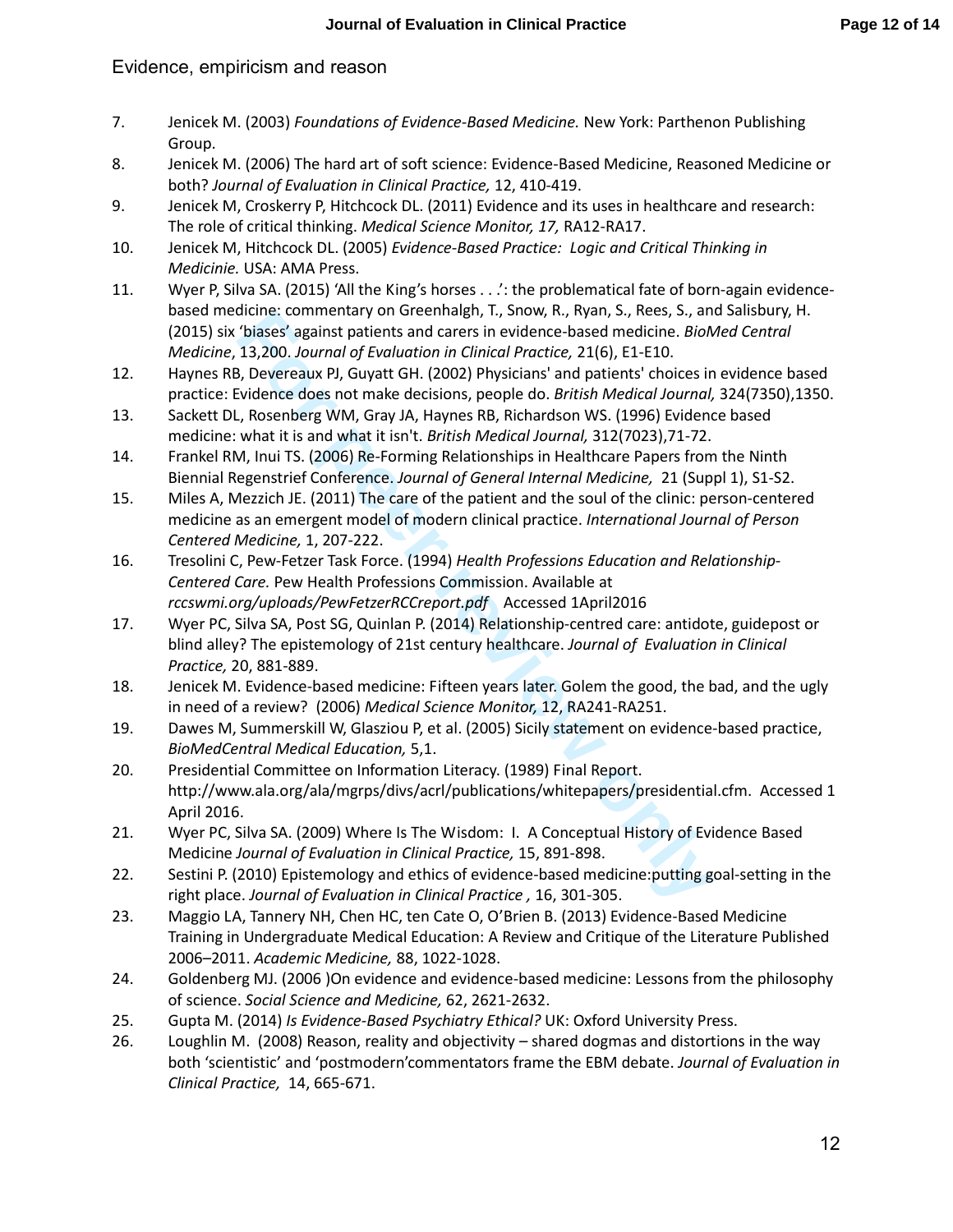- 27. Miles A, Loughlin M, Polychronis A. (2007) Medicine and evidence: knowledge and action in clinical practice. *Journal of Evaluation in Clinical Practice,* 13, 481-503.
- 28. Walsh B, Gillett G. (2011) Is Evidence-based Medicine Positivist? *International Journal of Person Centred Medicine,* 1,232-239.
- 29. White K, Willis E. (2002) Positivism resurgent: the epistemological foundations of evidencebased medicine. *Health Sociology Review,* 11, 5-15.
- 30. Djulbegovic B, Guyatt GH, Ashcroft RE. (2009) Epistemologic Inquiries in Evidence-Based Medicine. *Cancer Control,* 16, 158-168.
- 31. Ayer AJ. (1987) *Language, Truth and Logic.* New York: Penguin Books.
- 32. Carnap R. (2011) *The Unity of Science.* Oxon: Routledge.
- 33. Schlick M. (1979) *Moritz Schlick: Philosophical Papers, Volume II (1925–1936).* Amsterdam, Netherlands: Springer.
- 34. Locke J. (1976) *An Essay Concerning Human Understanding.* London: J Dent & Sons.
- 35. Hume D. (1978) *A Treatise of Human Nature.* Oxford: Clarendon Press.
- 36. Kirkengen AL, Thronquist E. (2012) The lived body as a medical topic: an argument for an ethically informed epistemology. *Journal of Evaluation in Clinical Practice,* 18, 1095-1101.
- 37. Loughlin M. (2002) *Ethics, management and mythology.* Oxford: Radcliffe Medical Press.
- 38. Kincaid H, Dupre J, Wylie A. (2007) *Value Free Science? Ideals and Illusions.* Oxford: Oxford University Press.
- 39. Maxwell N. (2004) *Is science neurotic?.* London: Imperial College Press.
- (2011) *I ne Umity ay Sciente.* Uston: Robin: Robinelege.<br> **For all the Unity Science:** Using the Universide Representing London: J Dent & S.<br> **For peer review only and the Univer Walter Condition** Books Springer.<br> **For Pe** 40. Tonelli M. (2014) Values-based medicine, foundationalism and casuistry. In: Loughlin M, ed. *Debates in Values-Based Practice: Arguments For and Against*. Cambridge: Cambridge University Press, 236-243.
- 41. Jenicek M. (2006) *A Physician's Self-Paced Guide to Critical Thinking.* Chicago, ILL: AMA Press.
- 42. Loughlin M. (2007) Analysis: A Physician's Self-Paced Guide to Critical Thinking. Jenicek, M. *Journal of Evaluation in Clinical Practice,* 13, 540-544.
- 43. Colquhoun D. (2011) *Why philosophy is largely ignored by science*. DC Science Available at http://www.dcscience.net/2011/10/28/why-philosophy-is-largely-ignored-by-science Accessed 1April 2016.
- 44. Guyatt G, Rennie D, Meade MO, Cook DJ. (2015) *Users' Guides to the Medical Literature: A Manual for Evidence Based Clinical Practice.* 3rd ed. NewYork: McGraw-Hill.
- 45. Norman G. (2009) Dual processing and diagnostic errors. *Advances in Health Sciences Education,*  14, 37-49.
- 46. Schon DA. (1983) *The Reflective Practitioner: How Professionals Think in Action.* New York:Basic Books.
- 47. Merleau-Ponty M. (1962) *Phenomenology of Perception.* London: Routledge & Kegan Paul.
- 48. Polanyi M. (1967) *The Tacit Dimension.* New York: Anchor Books.
- 49. Montgomery K. (2006) *How Doctors Think: Clinical Judgment and the Practice of Medicine.* UK: Oxford University Press.